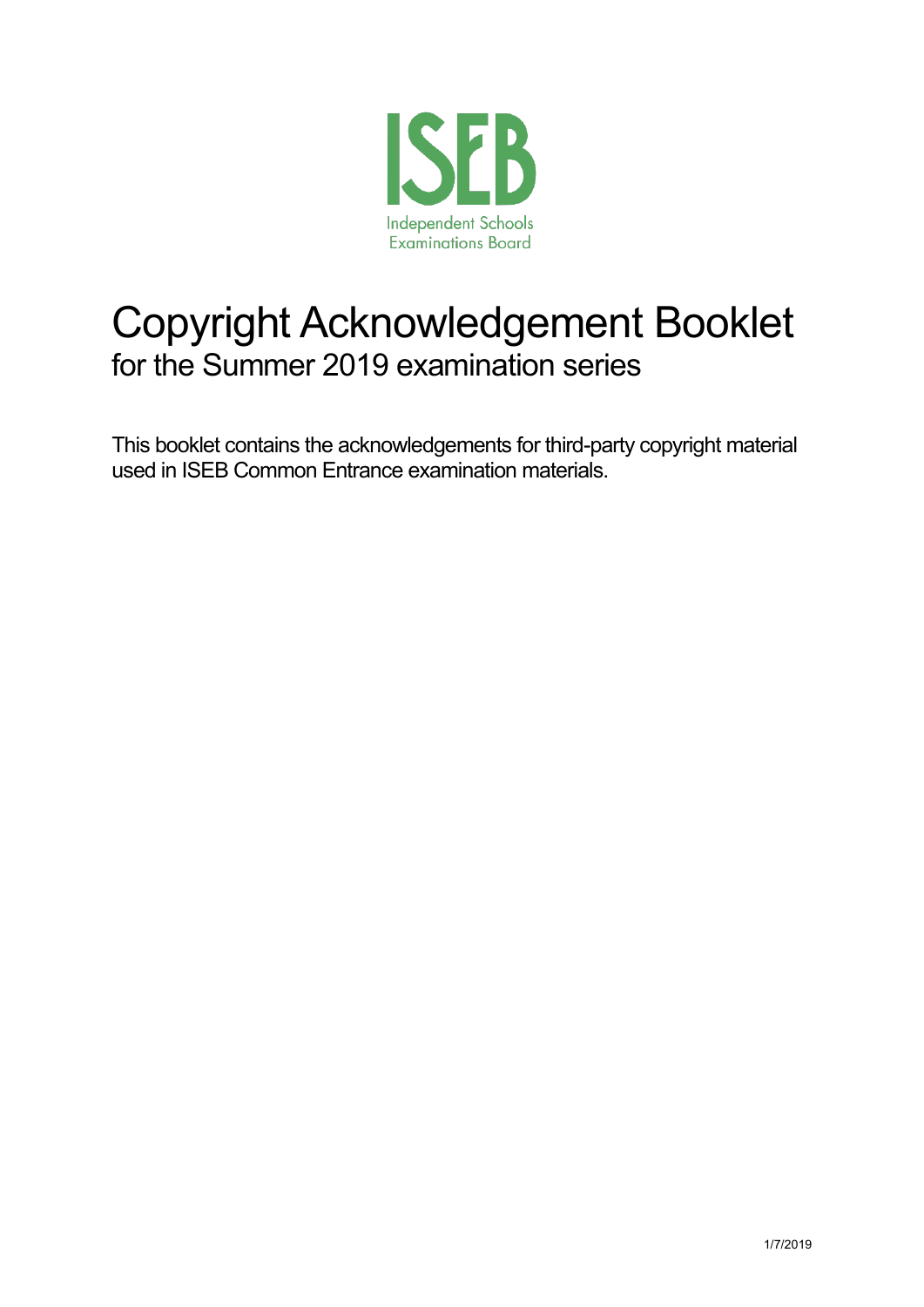#### ISEB and Third-Party Copyright

Since the Autumn 2018 examination series, ISEB has been publishing acknowledgements of all third-party copyright material in a separate booklet, available on the ISEB website [\(www.iseb.co.uk\)](http://www.iseb.co.uk/), rather than in examination papers. All papers which include third-party copyright material will be listed in this booklet, arranged alphabetically by subject. Any material which does not require copyright acknowledgment is not listed.

ISEB makes every reasonable effort to obtain clearance to reproduce all third-party content that it uses in its assessment material. In the event that it has inadvertently used material without permission, or if it has failed to acknowledge the copyright owner correctly, ISEB will be pleased to make appropriate amendments at the earliest possible opportunity.

The ISEB Copyright Team can be contacted by email [copyright@iseb.co.uk](mailto:copyright@iseb.co.uk) or by post.

#### **Contents**

The subjects listed here are the only subjects containing third-party material in this examination series. ISEB will be happy to correct any errors or omissions upon notification.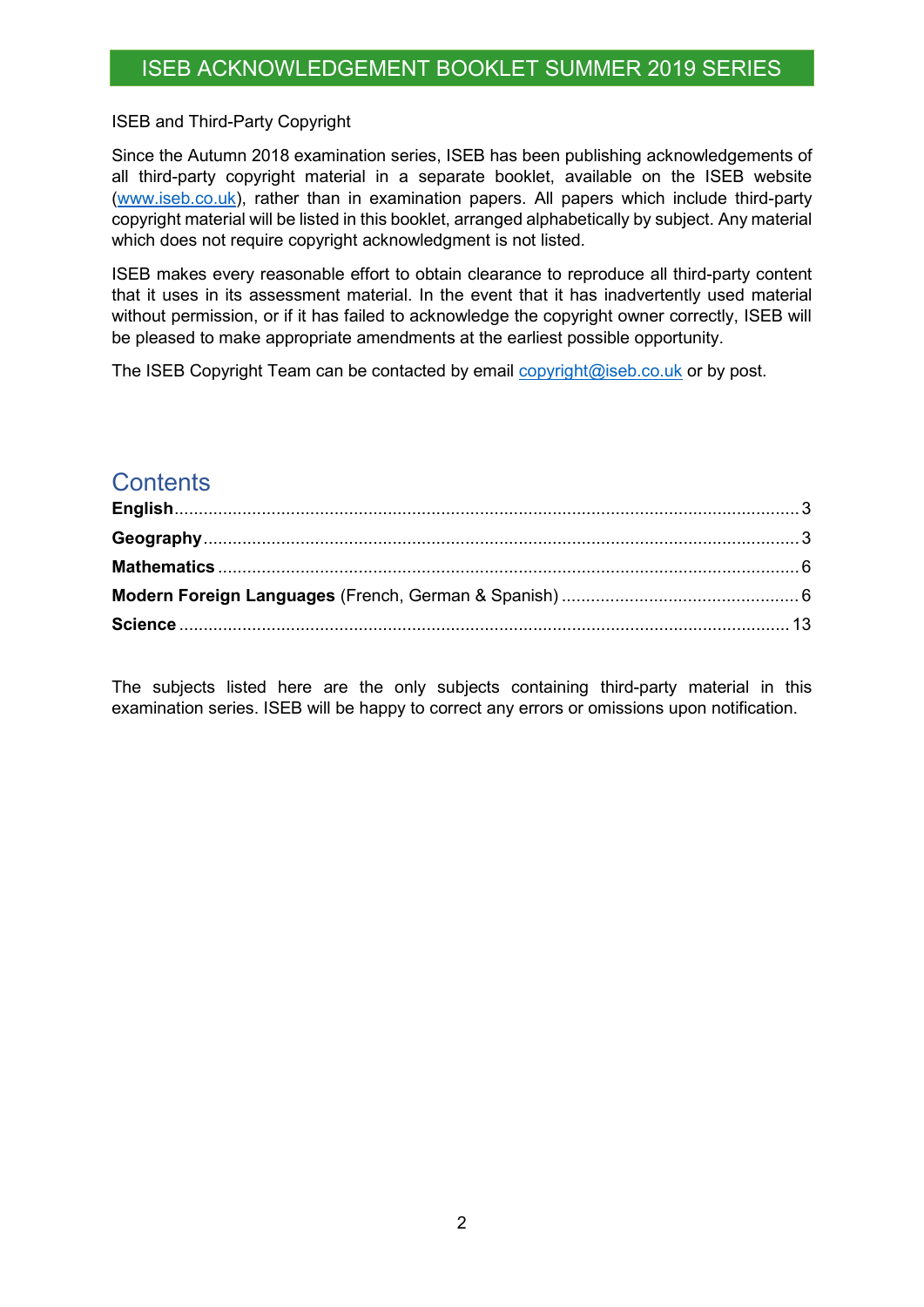### **English**

| $\vert$ 13+ English      |                                                                                                                         |
|--------------------------|-------------------------------------------------------------------------------------------------------------------------|
| Paper 1 (Literary Prose) | Excerpt(s) from Boyhood by J. M. Coetzee. Published by Vintage (1997), used<br>by permission of David Higham Associates |

| CASE English |                                                                                                                                                            |
|--------------|------------------------------------------------------------------------------------------------------------------------------------------------------------|
| Text B       | │ © Excerpt from <i>The Cellist of Sarajevo</i> by Steven Galloway. Published by Atlantic │<br>Books (2008), used by permission of David Higham Associates |

### **Geography**

<span id="page-2-1"></span><span id="page-2-0"></span>

| 13+ Geography                      |                               |                                                                                                                                                                                                                                                                                                                                                                                                                                                                                                                                             |
|------------------------------------|-------------------------------|---------------------------------------------------------------------------------------------------------------------------------------------------------------------------------------------------------------------------------------------------------------------------------------------------------------------------------------------------------------------------------------------------------------------------------------------------------------------------------------------------------------------------------------------|
| Section A: Location Knowledge      |                               | $\odot$<br>Map provided by kind permission of D-maps                                                                                                                                                                                                                                                                                                                                                                                                                                                                                        |
| <b>Section C: Thematic Studies</b> | B7                            | Photograph A: Gate Hill, Blencartha © Copyright Andrew Smith. Licensed for<br>$_{\odot}$<br>reuse under the Creative Commons Licence<br>Photograph B: Welsh monastery: ISEB is aware that third-party material has<br>been used in this question, but it has not been possible to identify and<br>acknowledge the original source<br>Photograph C: Stock photo ID: 1102475786 / Shutterstock /<br>$\odot$<br>www.shutterstock.com<br>Photograph D: Keswick Market Square by kind permission of Keswick Tourism<br>$_{\odot}$<br>Association |
|                                    | C1(c)                         | World's plate boundaries: ISEB is aware that third-party material has been<br>used in this question, but it has not been possible to identify and acknowledge<br>the original source                                                                                                                                                                                                                                                                                                                                                        |
|                                    | $C1(d)$ and<br>Mark<br>Scheme | Constructive plate boundary/margin, also in mark scheme: ISEB is aware that<br>third-party material has been used in this question, but it has not been possible<br>to identify and acknowledge the original source                                                                                                                                                                                                                                                                                                                         |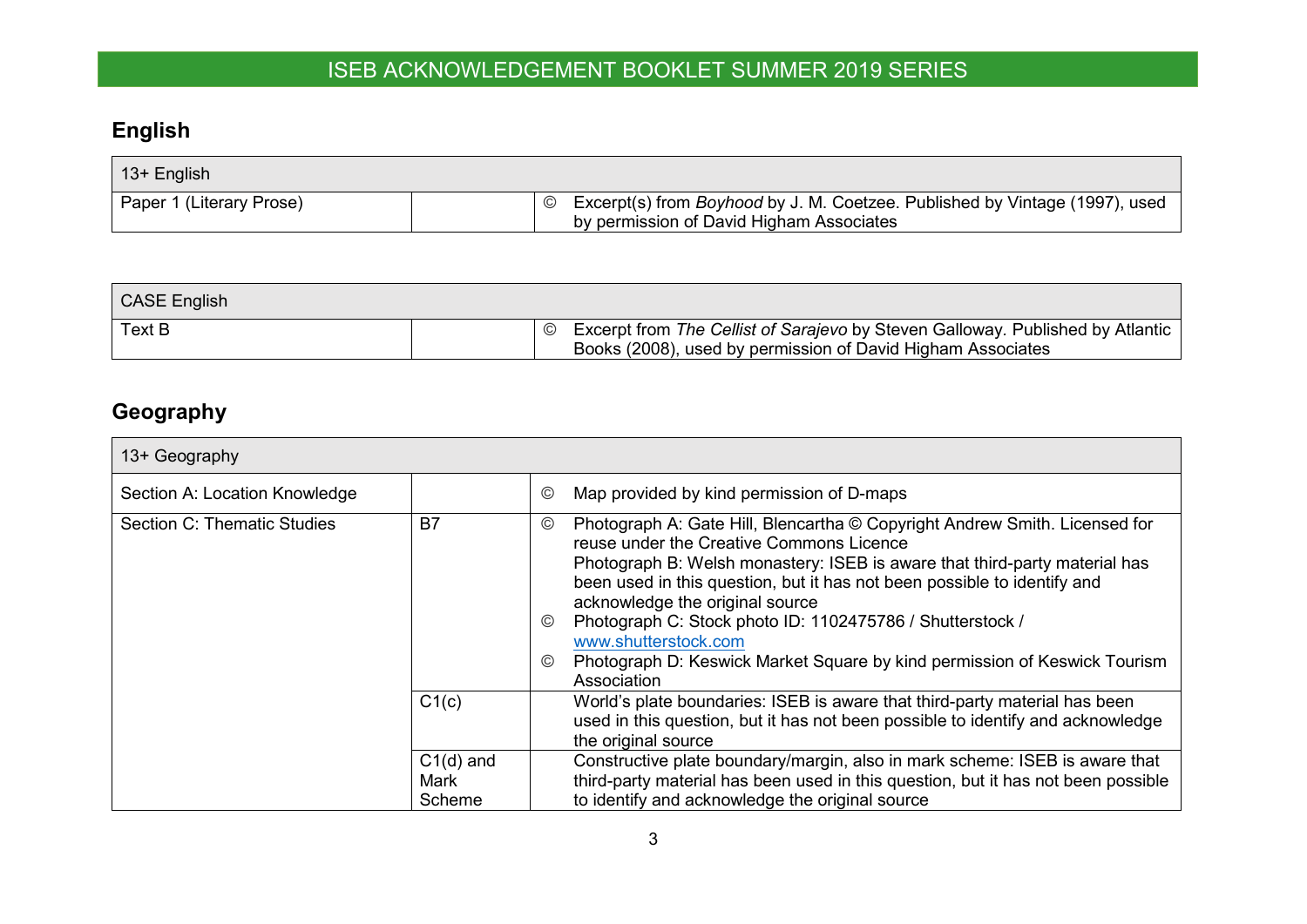|             | C2(c) | ISEB is aware that third-party material has been used in this question, but it<br>has not been possible to identify and acknowledge the original source |
|-------------|-------|---------------------------------------------------------------------------------------------------------------------------------------------------------|
|             | C3(a) | ISEB is aware that third-party material has been used in this question, but it<br>has not been possible to identify and acknowledge the original source |
|             | C4(b) | ISEB is aware that third-party material has been used in this question, but it<br>has not been possible to identify and acknowledge the original source |
|             | C4(c) | ISEB is aware that third-party material has been used in this question, but it<br>has not been possible to identify and acknowledge the original source |
| Mark Scheme | C3(c) | ISEB is aware that third-party material has been used in this question, but it<br>has not been possible to identify and acknowledge the original source |

| <b>CASE Geography</b> |                                                                                                                                                         |
|-----------------------|---------------------------------------------------------------------------------------------------------------------------------------------------------|
| Resource A            | ISEB is aware that third-party material has been used in this question, but it<br>has not been possible to identify and acknowledge the original source |
| Resource B            | Data used from Central Intelligence Agency website. Information is in the<br>public domain.                                                             |
| Resource V            | Graph created using adapted data sourced by www. RiverLevels.uk and<br>$\odot$<br>published under a Creative Commons CC-BY-SA licence.                  |
| Resource W            | Data from Penrith Weather Station 2010<br>$\odot$                                                                                                       |
| Resource X            | $_{\odot}$<br>copyright PA Images                                                                                                                       |
| <b>Resource Y</b>     | Reproduced by permission of Ordnance Survey on behalf of Digimap for<br>$\circledcirc$<br>Schools, a joint venture between EDINA and Ordnance Survey.   |
| Resource Z            | Reproduced by permission of Ordnance Survey on behalf of Digimap for<br>$\odot$<br>Schools, a joint venture between EDINA and Ordnance Survey.          |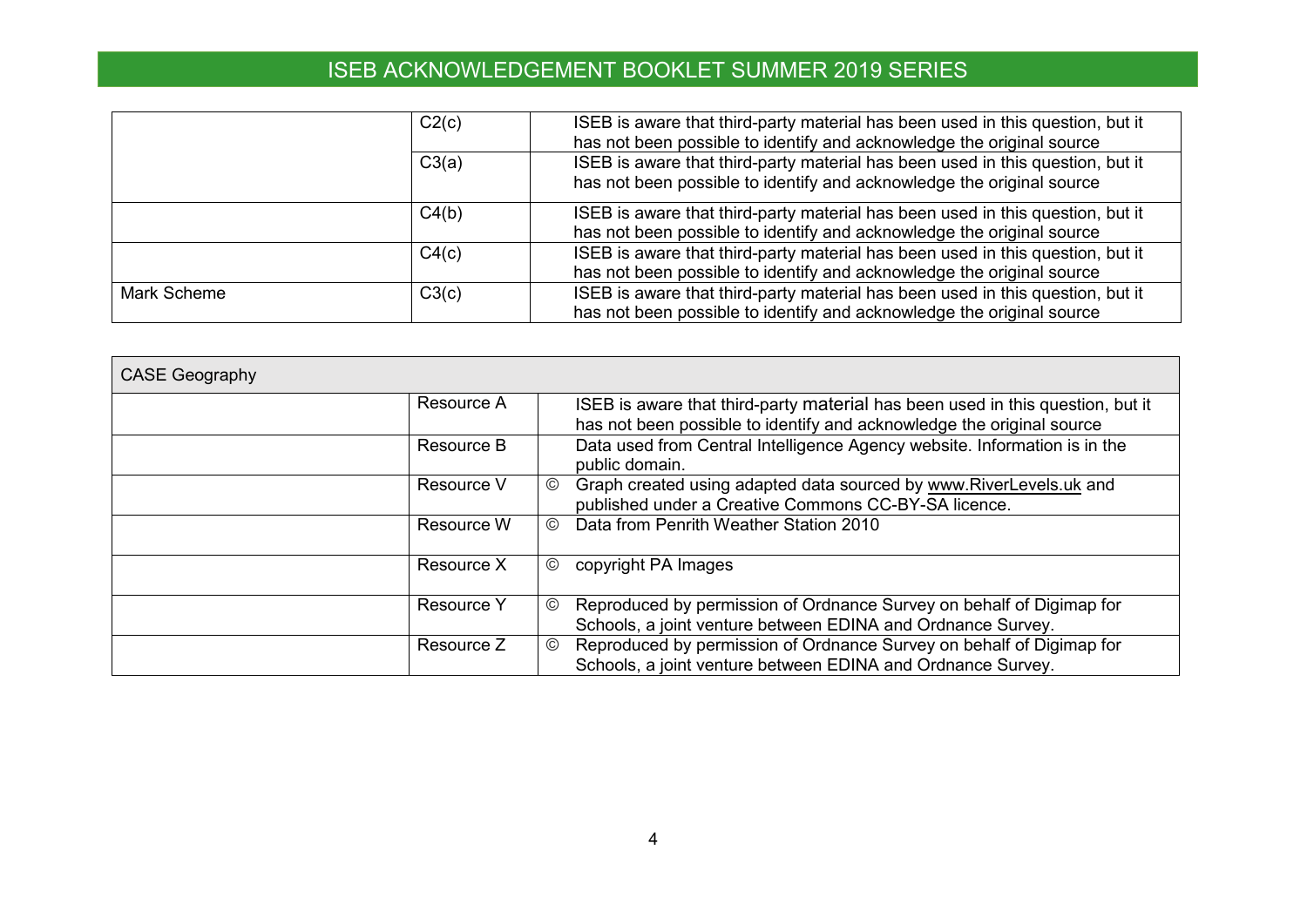### **History**

| 13+ History                                    |          |                                                                                                                                                    |
|------------------------------------------------|----------|----------------------------------------------------------------------------------------------------------------------------------------------------|
| Medieval Realms: Britain 1066-<br>1485         | Source B | Based on an article in the Guardian newspaper, May 2016, used under Open<br>$\circledcirc$<br>Licence Terms, courtesy of Guardian News & Media Ltd |
|                                                | Source C | Image in the public domain, reproduced under Creative Commons License CC0<br>$\circledcirc$                                                        |
| The Making of the United<br>Kingdom: 1485-1750 | Source B | Image of the sacking of Roche Abbey reproduced by kind permission of Alamy<br>$\circledcirc$                                                       |
| Britain and Empire: 1750-1914                  | Source B | The Shrieking Sister, Punch Cartoon, Library / TopFoto<br>$_{\mathbb{C}}$                                                                          |
|                                                | Source C | Based on an article in the Daily Mail newspaper, October 2003. Copyright<br>$\circledcirc$<br>permission pending.                                  |

| <b>CASE History</b>                            |          |                                                                                                                                                                                                                                                                                                                            |
|------------------------------------------------|----------|----------------------------------------------------------------------------------------------------------------------------------------------------------------------------------------------------------------------------------------------------------------------------------------------------------------------------|
| The Making of the United<br>Kingdom: 1485-1750 | Source C | "Excerpted from Stern, Sheldon M., The Cuban Missile Crisis in American Memory:<br>$\odot$<br>Myths versus Reality. © 2012 by the Board of Trustees of the Leland Stanford<br>Junior University. Published by Stanford University Press. Used by permission of<br>the publisher."                                          |
|                                                | Source D | US Licence: Excerpt from THE COLD WAR: A NEW HISTORY by John Lewis<br>$\odot$<br>Gaddis copyright © 2005 by John Lewis Gaddis. Used by permission of Penguin<br>Press, an imprint of Penguin Publishing Group, a division of Penguin Random<br>House LLC. All rights reserved.<br>UK Licence: copyright permission pending |
|                                                | Source E | Stock photo ID: 7354968a. Editorial use only / Shutterstock: www.shutterstock.com<br>$\circledcirc$                                                                                                                                                                                                                        |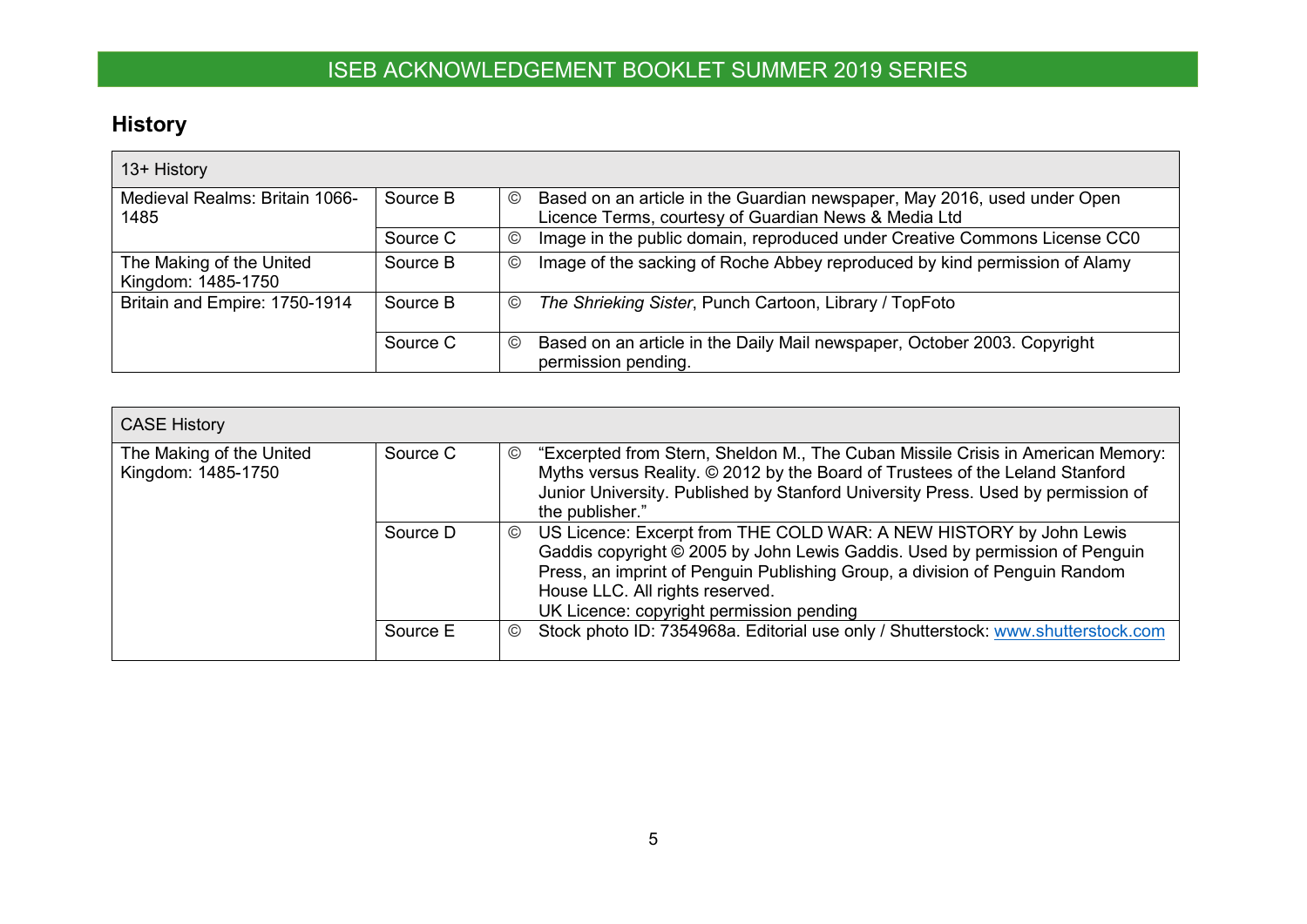#### **Mathematics**

| 13+ Maths              |             |               |                                                                                |
|------------------------|-------------|---------------|--------------------------------------------------------------------------------|
| Level 1 Calculator     | Question 2  | $^\copyright$ | Stock photo ID: 701408809 / Shutterstock: www.shutterstock.com                 |
|                        | Question 3  | $\odot$       | Stock photo ID: 127900829 / Shutterstock: www.shutterstock.com                 |
|                        |             | $\odot$       | Stock photo ID: 255920962 / Shutterstock: www.shutterstock.com                 |
|                        | Question 9  | $^\copyright$ | Stock Clipart ID: #COLLC210205-0144: www.copyof.com Licence pending            |
|                        | Question 10 | $\odot$       | Stock photo ID: 138462093 / Shutterstock: www.shutterstock.com                 |
|                        |             | $\odot$       | Stock photo ID: 139265177 / Shutterstock: www.shutterstock.com                 |
|                        |             | $\odot$       | Stock photo ID: 133596893 / Shutterstock: www.shutterstock.com                 |
|                        |             | $\odot$       | Stock photo ID: 94336138 / Shutterstock: www.shutterstock.com                  |
|                        | Question 13 | ◎             | Stock photo ID: 85775596 / Shutterstock: www.shutterstock.com                  |
|                        |             |               |                                                                                |
|                        | Question 14 | $^\copyright$ | Stock photo ID: 52795000 / Shutterstock: www.shutterstock.com                  |
|                        |             | $\odot$       | Stock photo ID: 341862329 / Shutterstock: www.shutterstock.com                 |
| Level 1 Non-calculator | Question 1  | ◎             | Stock photo ID: 92098799 / Shutterstock: www.shutterstock.com                  |
|                        |             | $\odot$       | Stock photo ID: 429712996 / Shutterstock: www.shutterstock.com                 |
|                        | Question 12 |               | www.clipartmag.com/mechanic-clipart, reproduced under Creative Commons License |
|                        |             |               | CC BY-NC 4.0 Licence                                                           |

#### <span id="page-5-0"></span>**Modern Foreign Languages** (French, German & Spanish)

<span id="page-5-1"></span>

| 13+ French                    |             |                                                                           |
|-------------------------------|-------------|---------------------------------------------------------------------------|
| Level 1 Listening - Candidate | Section Two | Stock photo ID: 416112400 / Shutterstock: www.shutterstock.com<br>$\odot$ |
|                               |             | Stock photo ID: 146238062 / Shutterstock: www.shutterstock.com<br>$\odot$ |
|                               |             | Stock photo ID: 420387952 / Shutterstock: www.shutterstock.com<br>$\odot$ |
|                               |             | Stock photo ID: 473974987/ Shutterstock: www.shutterstock.com<br>$\odot$  |
|                               |             | Stock photo ID: 741333319 / Shutterstock: www.shutterstock.com<br>$\odot$ |
|                               |             | Stock photo ID: 473974987 / Shutterstock: www.shutterstock.com<br>$\odot$ |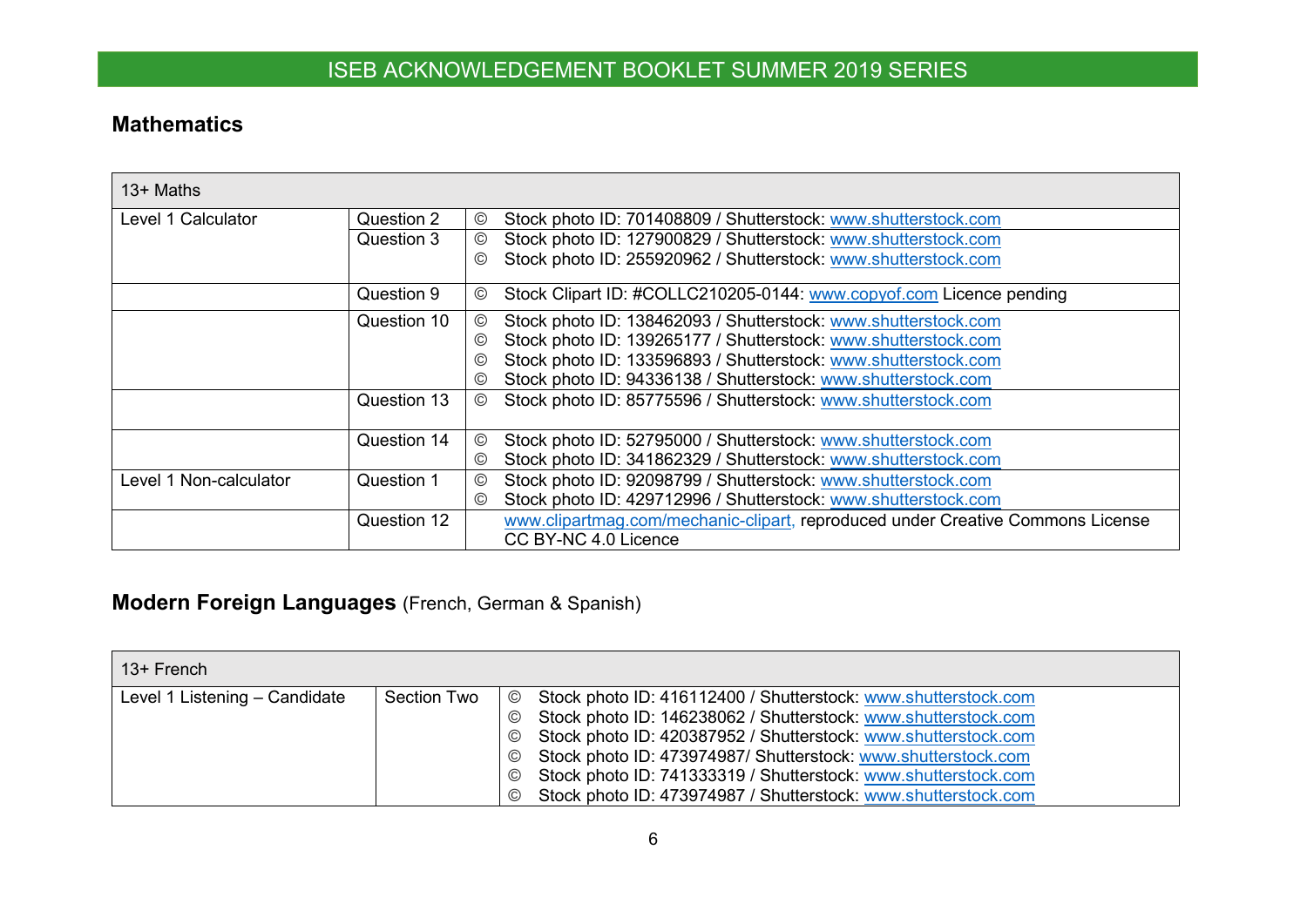| 13+ French (continued)             |                                           |                                                                                                                                                                                                                                                                                                                                                                                                                                                                                                                                                                                                                                                                                                                                                                                                                                                                                                          |
|------------------------------------|-------------------------------------------|----------------------------------------------------------------------------------------------------------------------------------------------------------------------------------------------------------------------------------------------------------------------------------------------------------------------------------------------------------------------------------------------------------------------------------------------------------------------------------------------------------------------------------------------------------------------------------------------------------------------------------------------------------------------------------------------------------------------------------------------------------------------------------------------------------------------------------------------------------------------------------------------------------|
| Level 1 Reading<br>Level 1 Writing | <b>Section One</b><br><b>Section Two</b>  | Stock photo ID: 403127695 / Shutterstock: www.shutterstock.com<br>$\circledcirc$<br>Stock photo ID: 327025655 / Shutterstock: www.shutterstock.com<br>©<br>Stock photo ID: 173392289 / Shutterstock: www.shutterstock.com<br>$\odot$<br>Stock photo ID: 271322780 Shutterstock: www.shutterstock.com<br>$\circledcirc$<br>Stock photo ID: 203823400 / Shutterstock: www.shutterstock.com<br>$\odot$<br>Stock photo ID: 309722867 / Shutterstock: www.shutterstock.com<br>$\circledcirc$<br>Stock photo ID: 704372809 / Shutterstock: www.shutterstock.com<br>$_{\odot}$<br>Stock photo ID: 578994850 / Shutterstock: www.shutterstock.com<br>$_{\odot}$<br>Stock photo ID: 759644371 / Shutterstock: www.shutterstock.com<br>$\odot$<br>Stock photo ID: 107409893 / Shutterstock: www.shutterstock.com<br>$\circledcirc$<br>Stock photo ID: 671153620 / Shutterstock: www.shutterstock.com<br>$^{\circ}$ |
|                                    |                                           | Stock photo ID: 553555087 / Shutterstock: www.shutterstock.com<br>$\odot$                                                                                                                                                                                                                                                                                                                                                                                                                                                                                                                                                                                                                                                                                                                                                                                                                                |
| Level 2 Listening - Candidate      | <b>Section One</b>                        | Stock photo ID: 145262227 / Shutterstock: www.shutterstock.com<br>$_{\odot}$<br>Stock photo ID: 230995336 / Shutterstock: www.shutterstock.com<br>$\circledcirc$<br>Stock photo ID: 508635394 / Shutterstock: www.shutterstock.com<br>$\odot$<br>Stock photo ID: 236495908 / Shutterstock: www.shutterstock.com<br>$_{\odot}$<br>Stock photo ID: 790218070 / Shutterstock: www.shutterstock.com<br>$\odot$<br>Stock photo ID: 716935216 / Shutterstock: www.shutterstock.com<br>$\odot$<br>Stock photo ID: 324250453 / Shutterstock: www.shutterstock.com<br>$\circledcirc$<br>Stock photo ID: 726945520 / Shutterstock: www.shutterstock.com<br>$\circledcirc$<br>Stock photo ID: 665415037 / Shutterstock: www.shutterstock.com<br>$\circled{c}$                                                                                                                                                       |
|                                    | <b>Section Two</b><br><b>Section Five</b> | Stock photo ID: 421291225 / Shutterstock: www.shutterstock.com<br>©<br>Stock photo ID: 519764725 / Shutterstock: www.shutterstock.com<br>$\odot$<br>Stock photo ID: 439316050 / Shutterstock: www.shutterstock.com<br>$\circledcirc$<br>Stock photo ID: 322607552 / Shutterstock: www.shutterstock.com<br>$\odot$<br>Stock photo ID: 554691619 / Shutterstock: www.shutterstock.com<br>$\odot$<br>Stock photo ID: 208593838 / Shutterstock: www.shutterstock.com<br>$\circledcirc$<br>Stock photo ID: 435160510 / Shutterstock: www.shutterstock.com<br>$_{\odot}$                                                                                                                                                                                                                                                                                                                                       |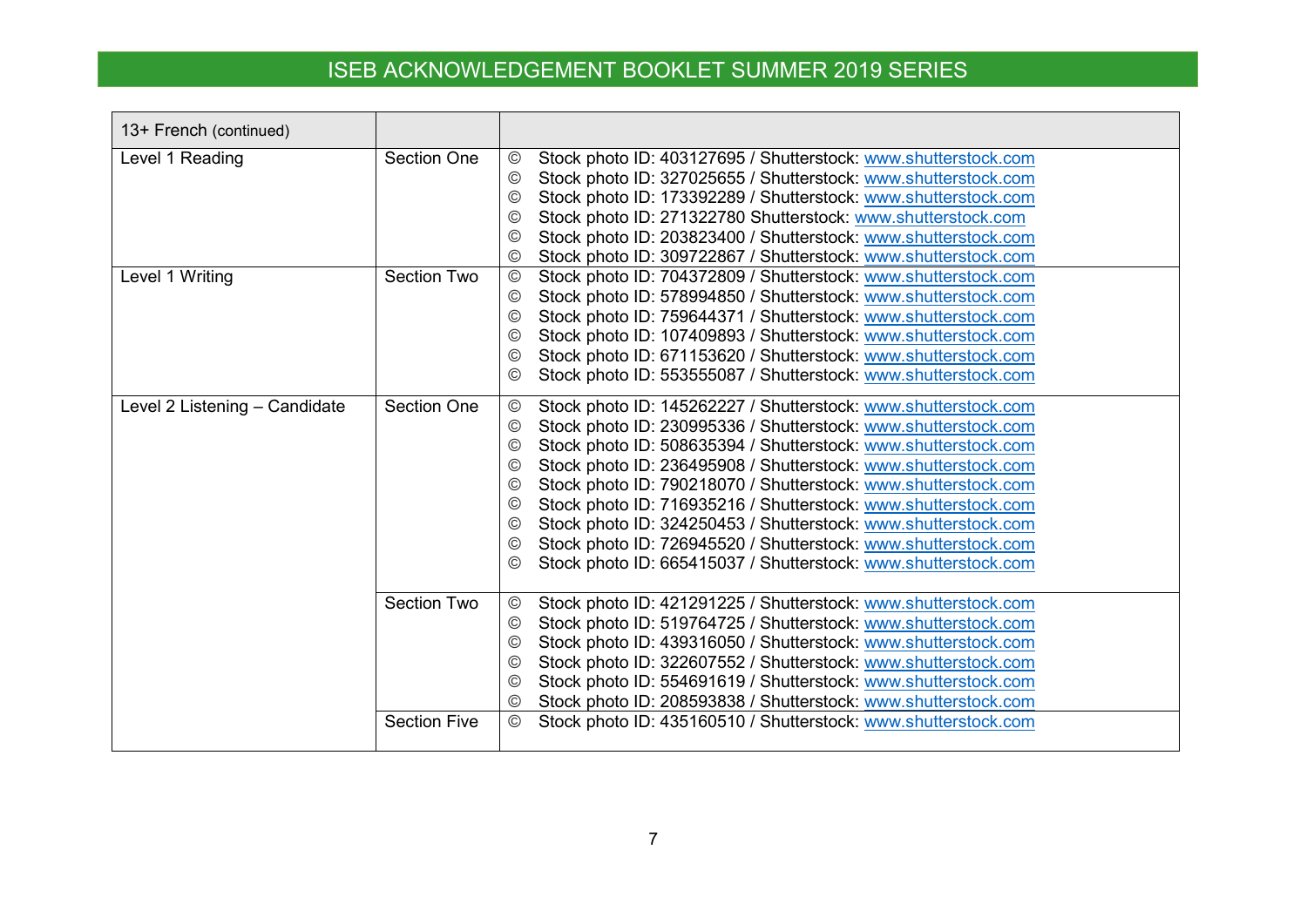| 13+ French (continued) |                      |                                                                                               |
|------------------------|----------------------|-----------------------------------------------------------------------------------------------|
| Level 2 Reading        | Section One:         | Stock photo ID: 390699532 / Shutterstock: www.shutterstock.com<br>$\circledcirc$              |
|                        | Question 1           | Stock photo ID: 543521335 / Shutterstock: www.shutterstock.com<br>$^\copyright$               |
|                        | Question 2           | Stock photo ID: 145502695 / Shutterstock: www.shutterstock.com<br>$_{\odot}$                  |
|                        |                      | Stock photo ID: 525420967/ Shutterstock: www.shutterstock.com<br>$_{\odot}$                   |
|                        |                      | Stock photo ID: 418866784 / Shutterstock: www.shutterstock.com<br>$\odot$                     |
|                        |                      | Stock photo ID: 292364702 / Shutterstock: www.shutterstock.com<br>$^\copyright$               |
|                        | Question 3           | Stock photo ID: 126382418 / Shutterstock: www.shutterstock.com<br>$_{\odot}$                  |
|                        | Question 4           | Stock photo ID: 164514401 / Shutterstock: www.shutterstock.com<br>$\odot$                     |
|                        |                      | Stock photo ID: 245070454 / Shutterstock: www.shutterstock.com<br>$\odot$                     |
|                        |                      | Stock photo ID: 163097285 / Shutterstock: www.shutterstock.com<br>©                           |
|                        | Question 5           | Stock photo ID: 558406855 / Shutterstock: www.shutterstock.com<br>$_{\odot}$                  |
|                        |                      | Stock photo ID: 145974110 / Shutterstock: www.shutterstock.com<br>$\odot$                     |
|                        |                      | Stock photo ID: 72764965 / Shutterstock: www.shutterstock.com<br>$\odot$                      |
|                        |                      | Stock photo ID: 410449120 / Shutterstock: www.shutterstock.com<br>©                           |
|                        | Section Two          | ISEB is aware that Shutterstock images have been used in this question, but it has<br>$\odot$ |
|                        |                      | not been possible to identify the unique identity codes                                       |
|                        | <b>Section Three</b> | Stock photo ID: 101205190 / Shutterstock: www.shutterstock.com<br>$\odot$                     |
|                        |                      |                                                                                               |
|                        | <b>Section Four</b>  | Stock photo ID: 79599751 / Shutterstock: www.shutterstock.com<br>$\circledcirc$               |
|                        |                      |                                                                                               |
|                        | <b>Section Five</b>  | Stock photo ID: 333337523 / Shutterstock: www.shutterstock.com<br>$\odot$                     |
| Level 2 Writing        | <b>Section One</b>   | Stock photo ID: 773058145 / Shutterstock: www.shutterstock.com<br>$_{\odot}$                  |
|                        |                      | Stock photo ID: 58705147 / Shutterstock: www.shutterstock.com<br>$\circledcirc$               |
|                        |                      | Stock photo ID: 356645258 / Shutterstock: www.shutterstock.com<br>$\circledcirc$              |
|                        |                      | Stock photo ID: 117600169 / Shutterstock: www.shutterstock.com<br>$\circledcirc$              |
|                        |                      | Stock photo ID: 610753637 / Shutterstock: www.shutterstock.com<br>(C)                         |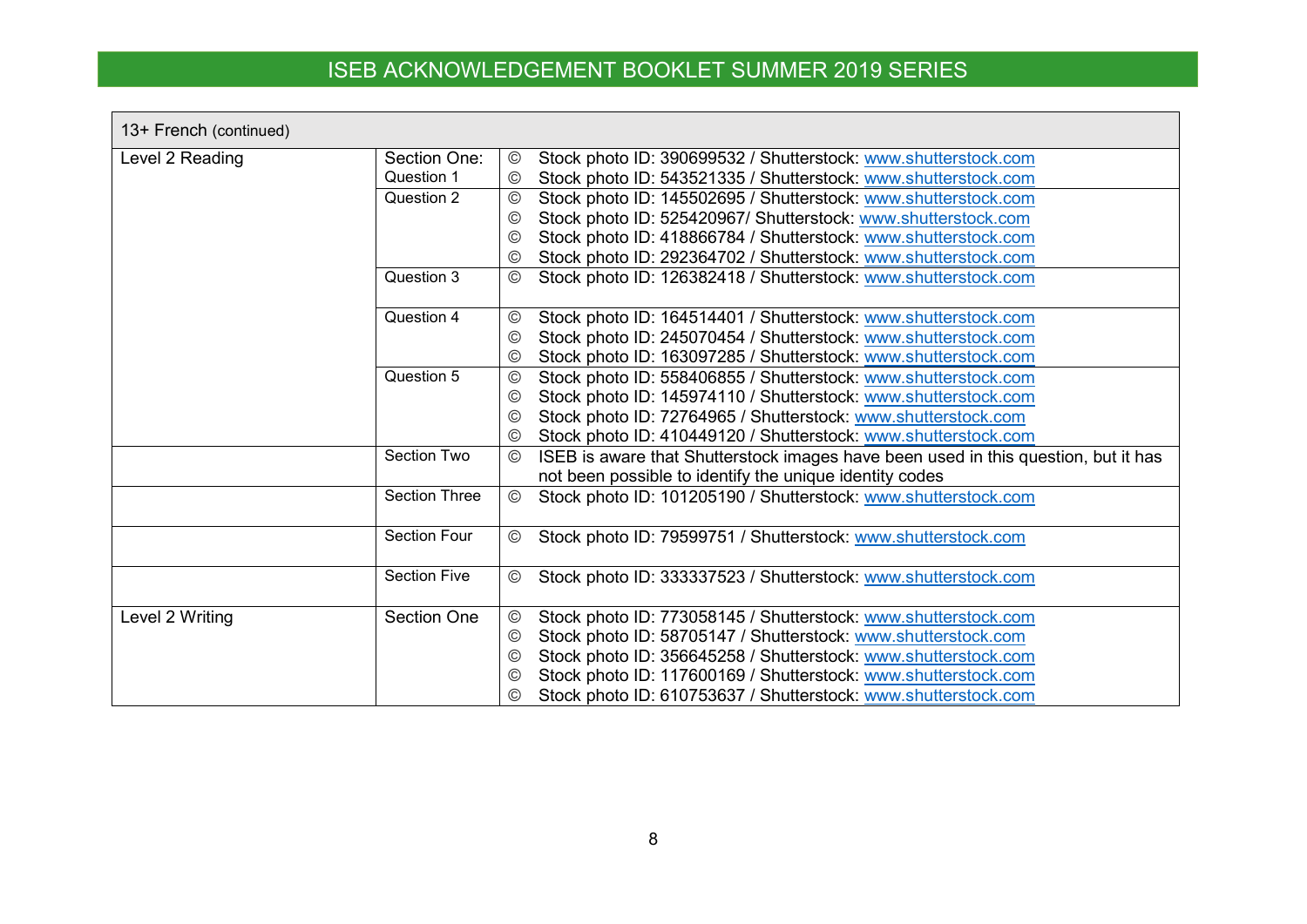| 13+ French (continued) |             |                                                                                  |
|------------------------|-------------|----------------------------------------------------------------------------------|
| Level 2 Speaking       | Role Play 1 | Stock photo ID: 4003909 / Shutterstock: www.shutterstock.com<br>©                |
|                        |             | Stock photo ID: 723891892 / Shutterstock: www.shutterstock.com<br>$\odot$        |
|                        |             | Stock photo ID: 777548959 / Shutterstock: www.shutterstock.com<br>©              |
|                        |             | Stock photo ID: 536902624 / Shutterstock: www.shutterstock.com<br>$\circledcirc$ |
|                        |             | Stock photo ID: 211120246 / Shutterstock: www.shutterstock.com<br>$\circledcirc$ |
|                        | Role Play 2 | Stock photo ID: 154082072 / Shutterstock: www.shutterstock.com<br>$\circledcirc$ |
|                        |             | Stock photo ID: 120341947 / Shutterstock: www.shutterstock.com<br>©              |
|                        |             | Stock photo ID: 230824213 / Shutterstock: www.shutterstock.com<br>$\circled{c}$  |
|                        |             | Stock photo ID: 159131459 / Shutterstock: www.shutterstock.com<br>©              |
|                        |             | Stock photo ID: 575975926 / Shutterstock: www.shutterstock.com<br>$\circledcirc$ |
| Level 2 Speaking       | Role Play 3 | Stock photo ID: 190755446 / Shutterstock: www.shutterstock.com<br>$\circledcirc$ |
|                        |             | Stock photo ID: 289381727 / Shutterstock: www.shutterstock.com<br>$\circledcirc$ |
|                        |             | Stock photo ID: 334016489 / Shutterstock: www.shutterstock.com<br>©              |
|                        |             | Stock photo ID: 754422847 / Shutterstock: www.shutterstock.com<br>©              |
|                        |             | Stock photo ID: 336997097 / Shutterstock: www.shutterstock.com<br>$\circledcirc$ |

| 13+ German            |                    |                                                                                   |
|-----------------------|--------------------|-----------------------------------------------------------------------------------|
| Listening - Candidate | <b>Section One</b> | Stock photo ID: 559961344 / Shutterstock: www.shutterstock.com<br>©               |
|                       |                    | Stock photo ID: 60500698 / Shutterstock: www.shutterstock.com<br>$\circledcirc$   |
|                       |                    | Stock photo ID: 104565508 / Shutterstock: www.shutterstock.com<br>$\circledcirc$  |
|                       |                    | Stock photo ID: 796891435 / Shutterstock: www.shutterstock.com<br>$\circledcirc$  |
|                       |                    | Stock photo ID: 1090920875 / Shutterstock: www.shutterstock.com<br>$\circledcirc$ |
|                       |                    | Stock photo ID: 5601730 / Shutterstock: www.shutterstock.com<br>$\circledcirc$    |
|                       |                    | Stock photo ID: 45125558 / Shutterstock: www.shutterstock.com<br>$\circledcirc$   |
|                       |                    | Stock photo ID: 747373975 / Shutterstock: www.shutterstock.com<br>$\circledcirc$  |
|                       |                    | Stock photo ID: 1098233231 / Shutterstock: www.shutterstock.com<br>$\circledcirc$ |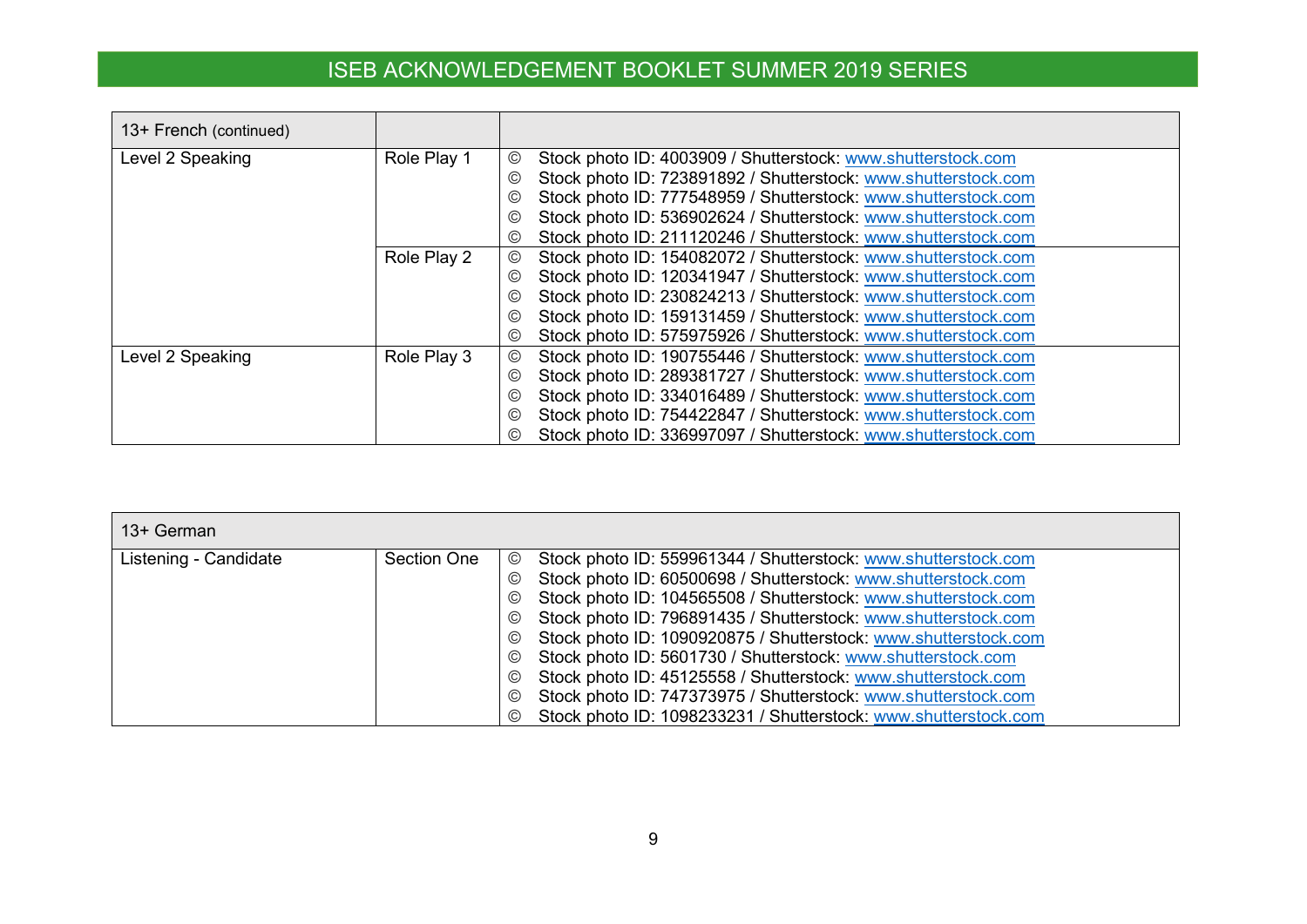| 13+ German (continued) |                      |                |                                                                                       |
|------------------------|----------------------|----------------|---------------------------------------------------------------------------------------|
| Reading                | Section One          | ©              | Stock photo ID: 128214497 / Shutterstock: www.shutterstock.com                        |
|                        |                      | $\circledcirc$ | Stock photo ID: 656520052 / Shutterstock: www.shutterstock.com                        |
|                        |                      | $\circledcirc$ | Stock photo ID: 101680228 / Shutterstock: www.shutterstock.com                        |
|                        |                      | $\circledcirc$ | Stock photo ID: 767855245 / Shutterstock: www.shutterstock.com                        |
|                        |                      | $\circledcirc$ | Stock photo ID: 1022115250 / Shutterstock: www.shutterstock.com                       |
|                        |                      | $\circledcirc$ | Stock photo ID: 630506039 / Shutterstock: www.shutterstock.com                        |
|                        | <b>Section Two</b>   | ©              | Stock photo ID: 24066076 / Shutterstock: www.shutterstock.com                         |
|                        |                      |                |                                                                                       |
|                        | <b>Section Three</b> |                | ISEB is aware that third-party material has been used in this question, but it has    |
|                        |                      |                | not been possible to identify and acknowledge the original source                     |
| Writing                | <b>Section One</b>   | ©              | Stock photo ID: 19171816 / Shutterstock: www.shutterstock.com                         |
|                        |                      |                | ISEB is aware that a third-party image has been used in this question, but it has not |
|                        |                      |                | been possible to identify and acknowledge the original source                         |
|                        |                      | $\circledcirc$ | Stock photo ID: 77937775 / Shutterstock: www.shutterstock.com                         |
|                        |                      | ©              | Stock photo ID: 326739914 / Shutterstock: www.shutterstock.com                        |
|                        |                      | $\circledcirc$ | Stock photo ID: 127617116 / Shutterstock: www.shutterstock.com                        |
| Speaking               | Role Play 2          | $\circledcirc$ | Stock photo ID: 144389740 / Shutterstock: www.shutterstock.com                        |
|                        |                      | $\circledcirc$ | Stock photo ID: 716548891 / Shutterstock: www.shutterstock.com                        |
|                        |                      | $^\copyright$  | Stock photo ID: 416112400 / Shutterstock: www.shutterstock.com                        |
|                        |                      |                | Stock photo ID: 711988375 / Shutterstock: www.shutterstock.com                        |

| 13+ Spanish       |                     |                                                                                  |
|-------------------|---------------------|----------------------------------------------------------------------------------|
| Level 1 Listening | <b>Section One</b>  | Stock photo ID: 193869281 / Shutterstock: www.shutterstock.com<br>$\odot$        |
|                   |                     | Stock photo ID: 104462102 / Shutterstock: www.shutterstock.com<br>$\circledcirc$ |
|                   |                     | Stock photo ID 173318291 / Shutterstock: www.shutterstock.com<br>$\circledcirc$  |
|                   |                     | Stock photo ID: 236495908 / Shutterstock: www.shutterstock.com<br>$\circledcirc$ |
|                   |                     | Stock photo ID: 225315952 / Shutterstock: www.shutterstock.com<br>$\circledcirc$ |
|                   |                     | Stock photo ID: 274141502 / Shutterstock: www.shutterstock.com<br>$\odot$        |
|                   | <b>Section Five</b> | Stock photo ID: 59158204 / Shutterstock: www.shutterstock.com<br>$\odot$         |
|                   |                     | Stock photo ID: 212559700 / Shutterstock: www.shutterstock.com<br>$\odot$        |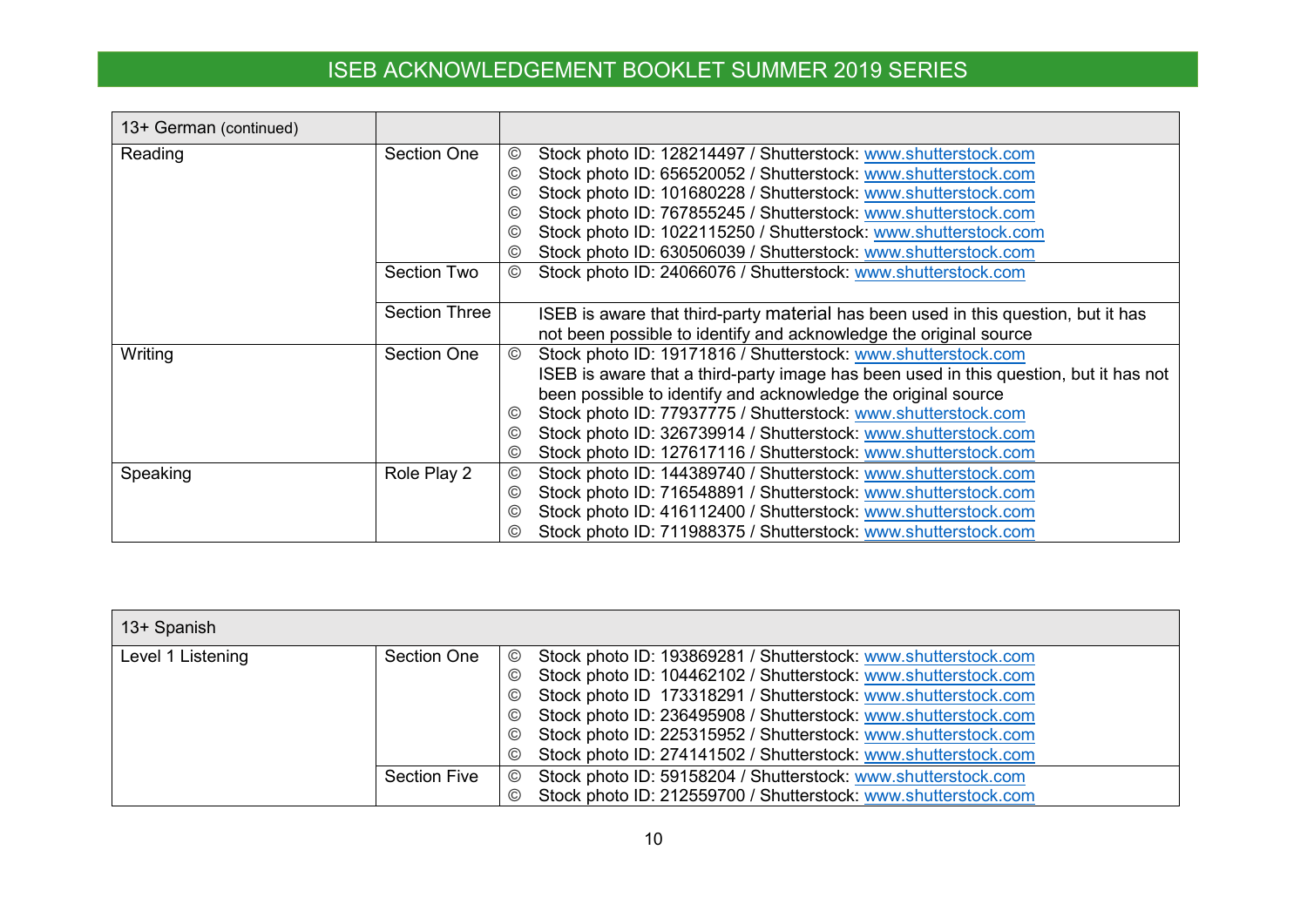| 13+ Spanish (continued)       |                     |                                                                                  |
|-------------------------------|---------------------|----------------------------------------------------------------------------------|
| Level 1 Reading               | <b>Section Two</b>  | Stock photo ID: 211181674 / Shutterstock: www.shutterstock.com<br>©              |
|                               |                     | Stock photo ID 404692417 / Shutterstock: www.shutterstock.com<br>$\circledcirc$  |
|                               |                     | Stock photo ID: 421681162 / Shutterstock: www.shutterstock.com<br>$\circled{c}$  |
|                               |                     | Stock photo ID: 430890721 / Shutterstock: www.shutterstock.com<br>$\circledcirc$ |
|                               |                     | Stock photo ID: 450463084 / Shutterstock: www.shutterstock.com<br>©              |
|                               |                     | Stock photo ID: 628092482 / Shutterstock: www.shutterstock.com<br>$\circledcirc$ |
|                               |                     | Stock photo ID: 436048201 / Shutterstock: www.shutterstock.com<br>$\circledcirc$ |
|                               |                     | Stock photo ID: 307287839 / Shutterstock: www.shutterstock.com<br>$\circled{c}$  |
|                               | <b>Section Five</b> | Stock photo ID: 627742043 / Shutterstock: www.shutterstock.com<br>©              |
|                               |                     | Stock photo ID: 103227812 / Shutterstock: www.shutterstock.com<br>$\circled{c}$  |
| Level 1 Writing               | <b>Section Two</b>  | Stock photo ID: 525934051 / Shutterstock: www.shutterstock.com<br>◎              |
|                               |                     | Stock photo ID: 429330640 / Shutterstock: www.shutterstock.com<br>$\circledcirc$ |
|                               |                     | Stock photo ID: 383156182 / Shutterstock: www.shutterstock.com<br>©              |
|                               |                     | Stock photo ID: 366752801 / Shutterstock: www.shutterstock.com<br>$\circledcirc$ |
|                               |                     | Stock photo ID: 211951639 / Shutterstock: www.shutterstock.com<br>$\circledcirc$ |
|                               |                     | Stock photo ID: 472586929 / Shutterstock: www.shutterstock.com<br>$\circledcirc$ |
| Level 2 Listening – Candidate | <b>Section One</b>  | Stock photo ID: 81113941 / Shutterstock: www.shutterstock.com<br>$\odot$         |
|                               |                     | Stock photo ID: 1072719278 / Shutterstock: www.shutterstock.com<br>$\circled{c}$ |
|                               |                     | Stock photo ID: 380013 / Shutterstock: www.shutterstock.com<br>$\circledcirc$    |
|                               |                     | Stock photo ID: 605612891 / Shutterstock: www.shutterstock.com<br>$\circledcirc$ |
|                               |                     | Stock photo ID: 357192560 / Shutterstock: www.shutterstock.com<br>$\odot$        |
|                               |                     | Stock photo ID: 732783124 / Shutterstock: www.shutterstock.com<br>©              |
|                               |                     | Stock photo ID: 746686810 / Shutterstock: www.shutterstock.com<br>$\circledcirc$ |
|                               |                     | Stock photo ID: 211181674 / Shutterstock: www.shutterstock.com                   |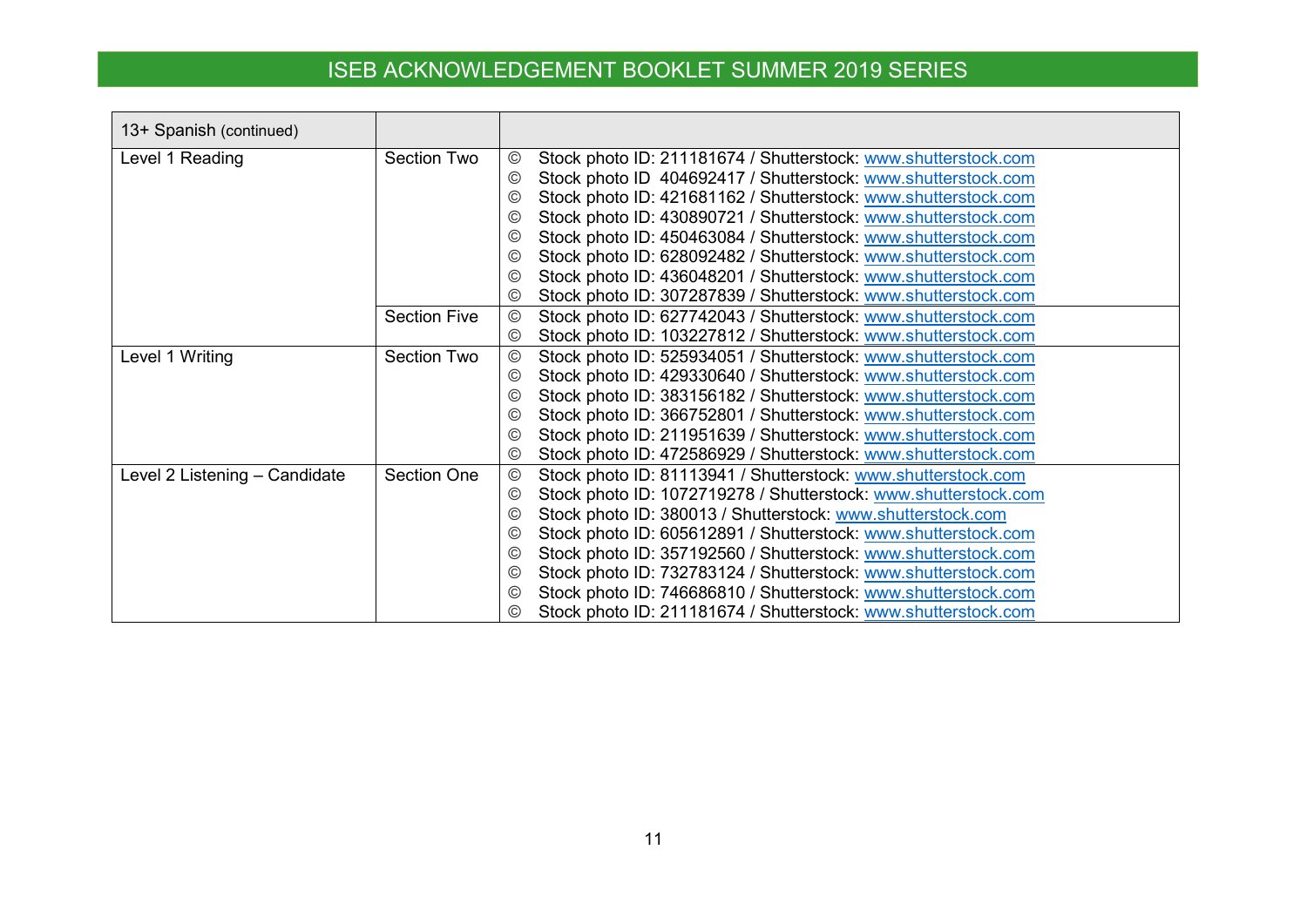| 13+ Spanish (continued) |                     |                                                                                   |
|-------------------------|---------------------|-----------------------------------------------------------------------------------|
| Level 2 Reading         | <b>Section One</b>  | Stock photo ID: 104276468 / Shutterstock: www.shutterstock.com<br>$\circledcirc$  |
|                         |                     | Stock photo ID: 172115972 / Shutterstock: www.shutterstock.com<br>$_{\odot}$      |
|                         |                     | Stock photo ID: 133219457 / Shutterstock: www.shutterstock.com<br>$^{\circledR}$  |
|                         |                     | Stock photo ID: 334404800 / Shutterstock: www.shutterstock.com<br>$\circledcirc$  |
|                         |                     | Stock photo ID: 146766731 / Shutterstock: www.shutterstock.com<br>$\odot$         |
|                         |                     | Stock photo ID: 505248637 / Shutterstock: www.shutterstock.com<br>$_{\odot}$      |
|                         |                     | Stock photo ID: 377676679 / Shutterstock: www.shutterstock.com<br>$\circledcirc$  |
|                         |                     | Stock photo ID: 517840018 / Shutterstock: www.shutterstock.com<br>$\circledcirc$  |
|                         | <b>Section Four</b> | Stock photo ID: 267598247 / Shutterstock: www.shutterstock.com<br>$\odot$         |
|                         | <b>Section Five</b> | Stock photo ID: 301463987/ Shutterstock: www.shutterstock.com<br>©                |
|                         |                     |                                                                                   |
| Level 2 Writing         | <b>Section Two</b>  | Stock photo ID: 534284689 / Shutterstock: www.shutterstock.com<br>$\circledcirc$  |
|                         |                     | Stock photo ID: 359916215 / Shutterstock: www.shutterstock.com<br>$\circledcirc$  |
|                         |                     | Stock photo ID: 399902515 / Shutterstock: www.shutterstock.com<br>$_{\mathbb{C}}$ |
|                         |                     | Stock photo ID: 552614080 / Shutterstock: www.shutterstock.com<br>$\circledcirc$  |
|                         |                     | Stock photo ID: 303888209 / Shutterstock: www.shutterstock.com<br>$^{\circledR}$  |
| Level 2 Speaking        | Role Play 1         | Stock photo ID: 297498659 / Shutterstock: www.shutterstock.com<br>$\circledcirc$  |
|                         |                     | Stock photo ID: 547240354 / Shutterstock: www.shutterstock.com<br>$\odot$         |
|                         |                     | Stock photo ID: 612118241 / Shutterstock: www.shutterstock.com<br>$\odot$         |
|                         |                     | Stock photo ID: 446271469 / Shutterstock: www.shutterstock.com<br>$^\copyright$   |
|                         |                     | Stock photo ID: 92349184 / Shutterstock: www.shutterstock.com<br>©                |
|                         | Role Play 2         | Stock photo ID: 514425160 / Shutterstock: www.shutterstock.com<br>$\odot$         |
|                         |                     | Stock photo ID: 61304299 / Shutterstock: www.shutterstock.com<br>$\circledcirc$   |
|                         |                     | Stock photo ID: 353649923 / Shutterstock: www.shutterstock.com<br>©               |
|                         |                     | Stock photo ID: 393863953 / Shutterstock: www.shutterstock.com<br>©               |
|                         |                     | Stock photo ID: 596243057/ Shutterstock: www.shutterstock.com<br>$\circledcirc$   |
|                         | Role Play 3         | $\circledcirc$<br>Stock photo ID: 498373483 / Shutterstock: www.shutterstock.com  |
|                         |                     | Stock photo ID: 442065544 / Shutterstock: www.shutterstock.com<br>$\circledcirc$  |
|                         |                     | Stock photo ID: 357046337 / Shutterstock: www.shutterstock.com<br>$\circledcirc$  |
|                         |                     | Stock photo ID: 243409831 / Shutterstock: www.shutterstock.com<br>O               |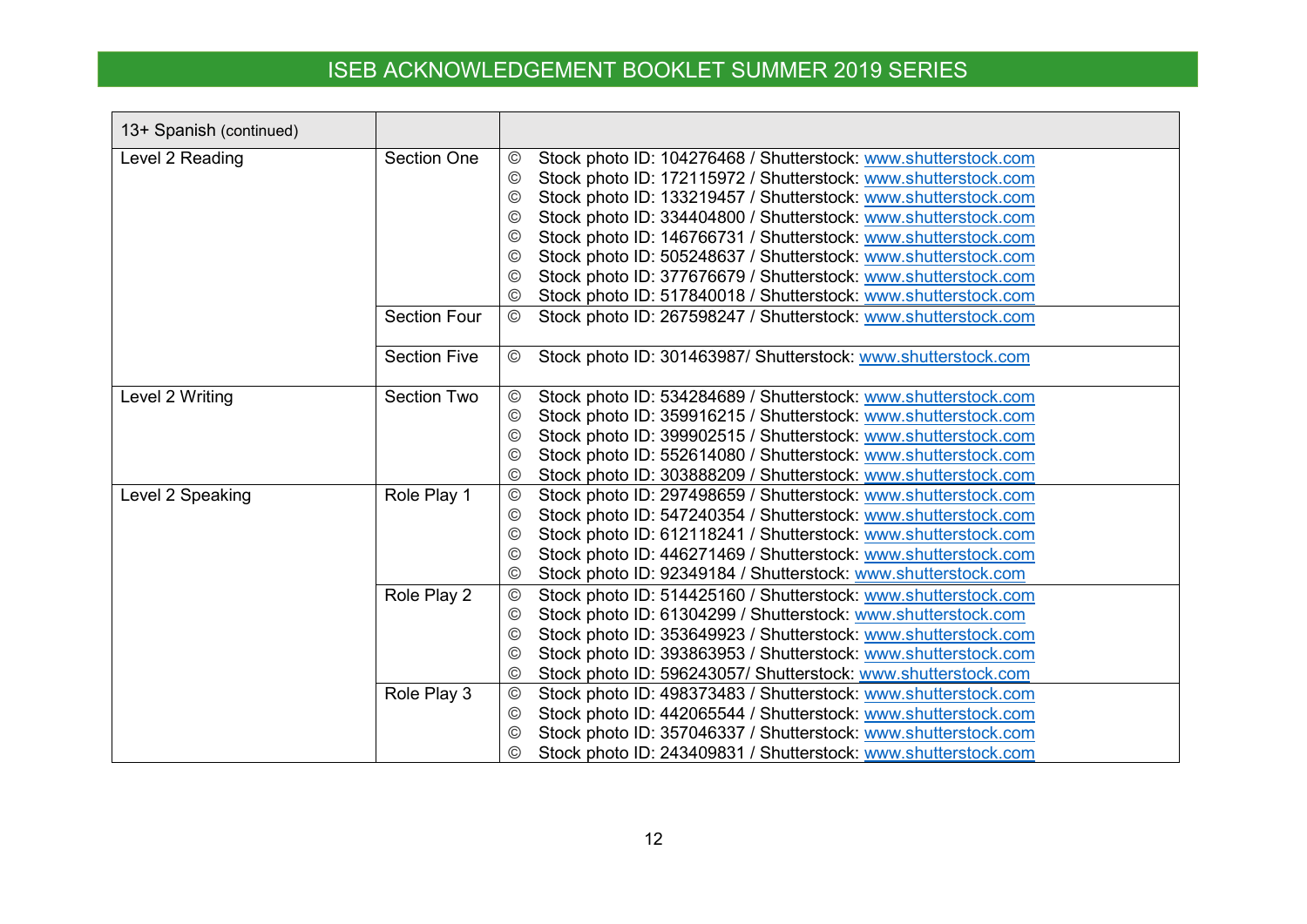## **Science**

<span id="page-12-0"></span>

| 13+ Science   |            |                                                                                                                                                                                                                                                                                                                                                                                                             |
|---------------|------------|-------------------------------------------------------------------------------------------------------------------------------------------------------------------------------------------------------------------------------------------------------------------------------------------------------------------------------------------------------------------------------------------------------------|
| Level 1       | Question 2 | Stock photo ID: 508812640 / Shutterstock: www.shutterstock.com<br>$\circledcirc$<br>Stock photo ID: 29929590 / Shutterstock: www.shutterstock.com<br>$\odot$                                                                                                                                                                                                                                                |
|               | Question 3 | ISEB is aware that third-party material has been used in this question, but it has not<br>$\circledcirc$<br>been possible to identify and acknowledge the original source                                                                                                                                                                                                                                   |
|               | Question 4 | Rob Lavinsky, iRocks.com - CC BY-SA-3.0<br>$\circledcirc$                                                                                                                                                                                                                                                                                                                                                   |
|               | Question 5 | ISEB is aware that third-party material has been used in this question, but it has not<br>been possible to identify and acknowledge the original source<br>Stock photo ID: 135628427 / Shutterstock: www.shutterstock.com<br>$\odot$<br>Stock photo ID: 1024490137 / Shutterstock: www.shutterstock.com<br>$\circled{c}$<br>Stock photo ID: 603422597 / Shutterstock: www.shutterstock.com<br>$\circled{c}$ |
| 13+ Biology   | Question 1 | ISEB is aware that third-party material has been used in this question, but it has not<br>been possible to identify and acknowledge the original source                                                                                                                                                                                                                                                     |
|               | Question 2 | Spencer Diamond, 2007: CC BY-SA 3.0<br>$_{\odot}$                                                                                                                                                                                                                                                                                                                                                           |
|               | Question 4 | Stock photo ID: 523323820 / Shutterstock: www.shutterstock.com<br>©                                                                                                                                                                                                                                                                                                                                         |
|               | Question 6 | Stock photo ID: 65456890 / Shutterstock: www.shutterstock.com<br>$\odot$                                                                                                                                                                                                                                                                                                                                    |
|               | Question 8 | John, 2008: CC BY-SA 4.0<br>$_{\mathbb{C}}$                                                                                                                                                                                                                                                                                                                                                                 |
| 13+ Chemistry | Question 3 | ISEB is aware that third-party material has been used in this question, but it has not<br>been possible to identify and acknowledge the original source                                                                                                                                                                                                                                                     |
|               | Question 5 | ICSident at German Wikipedia, 2013: CC BY-SA 3.0<br>$_{\mathbb{O}}$<br>Stock photo ID: 339101882 / Shutterstock: www.shutterstock.com<br>$\odot$<br>Adapted from Stock photo ID: 514894537 / Shutterstock: www.shutterstock.com<br>$\circledcirc$                                                                                                                                                           |
|               | Question 6 | ISEB is aware that third-party material has been used in this question, but it has not<br>been possible to identify and acknowledge the original source                                                                                                                                                                                                                                                     |
| 13+ Physics   | Question 6 | ISEB is aware that third-party material has been used in this question, but it has not<br>been possible to identify and acknowledge the original source                                                                                                                                                                                                                                                     |